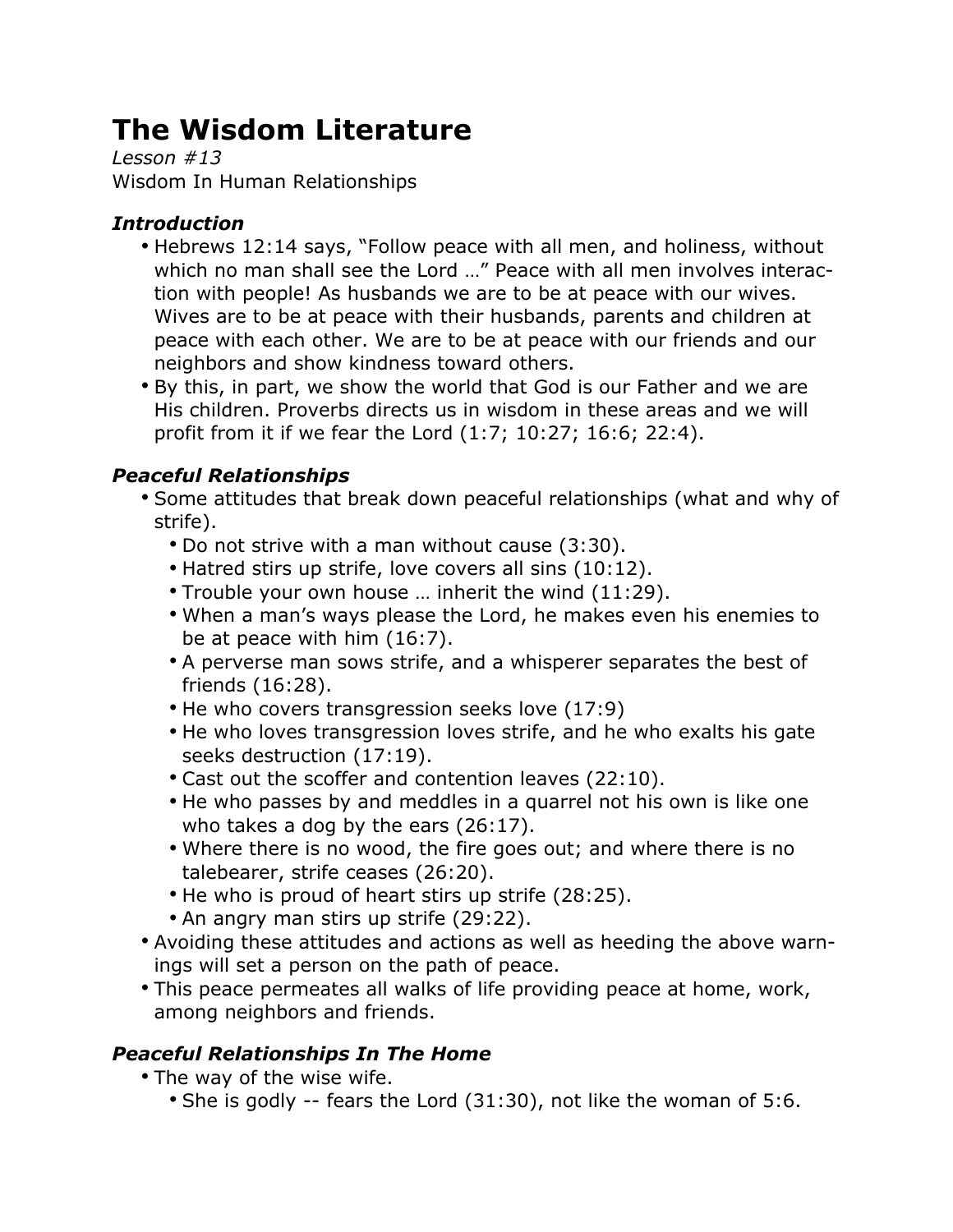- She is wise -- "builds" her house (14:1), teaching of kindness (31:26), not boisterous (9:13) or lacking discretion (11:22).
- She honors her husband -- a "crown" (12:4), is trusted (31:11-12), not contentious (19:13).
- She is gracious -- attains honor (11:16), not vexing and contentious (21:9; cf. 25:24; 21:19).
- She is faithful to her husband, not like the woman of 2:16-17; 6:24; 7:18-19.
- The way of the wise husband.
	- There are no individual proverbs that address the husband like they do the wife above. In chapter 31 we find references to the husband of the "worthy woman" that give us a glimpse of his character.
	- However, the writer identifies the faithful man, the wise man, the prudent man and the righteous man. These qualities make up the way of the wise husband.
		- Compassionate (12:10).
		- Honest (29:24).
		- Hard-working (12:11).
		- Truthful (12:17,19).
		- Exercised in self-control (12:15; 16:32).
		- Gentle in speech (15:1-2, 4).
		- Generous (14:21; 28:27).
		- Willing to be corrected (12:15; 15:12, 31-32).
		- Full of integrity (19:1; 20:7).
		- Reliable (17:17; 29:3).
		- Forgiving (19:11).
		- Willing to admit wrong (28:13).
		- Humble (15:25, 33).
		- Not contentious (17:1).
		- Avoiding excesses (20:1).
		- Fearing God (13:13; 14:26).
		- Not jealous (27:4).
- The way of the wise child.
	- Just as parents have their responsibilities, so do the children. We live in a time when children are not being taught to take responsibility for their actions and attitudes. A number of proverbs are directed at the child and Lord expects children to listen and be wise, or suffer the consequences of the fool who ignores instruction.
	- The centurion understood that he was a "man under authority" (Matthew 8:9). He also had authority, but no man is fit to exercise authority who has not learned to be subject to it. Have our children learned authority? The Lord Jesus learned (experienced) obedience (Hebrews 5:8), have our children? Many children do not experience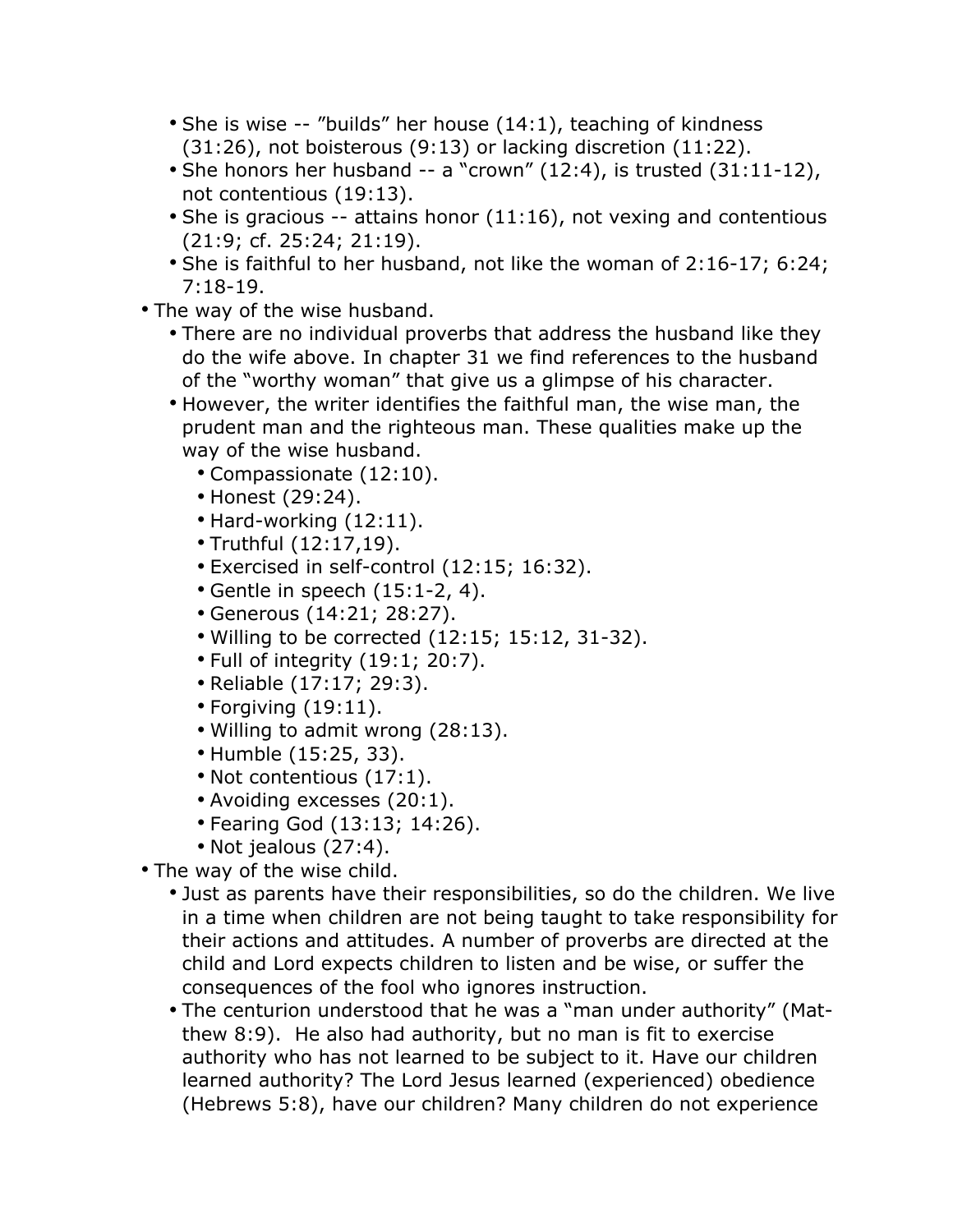authority or obedience to it until they leave the home (school, Bible class, jail)! A godly and wise child has several good characteristics.

- Accepts the father's discipline (13:10.
- Regards reproof and is prudent (15:5).
- Makes a father glad (15:20).
- Is not like the foolish son who is a grief to the father and bitterness to the mother (17:25)
- Does not assault his parents (19:26).
- Listens to father and mother (23:22).
- Parents rejoice in having given birth to this child (23:24-25). This kind of godly child is not a matter of "luck." It is a matter of fathers and mothers following the wisdom of the God in raising their children. Fathers and mothers teach, reprove and discipline their children.
- The way of the wise parents who discipline.
	- Wise parents teach their children to obey not only by words and examples, but also by punishing disobedience.
	- Using the "rod" in Proverbs means to spank. Many today who are influenced by human wisdom refuse to spank their child. God reveals in His word the purpose for spanking.
	- Why is the rod required?
		- Because we are not inclined to use it. Although you beat him with the rod, he will not die (23:13). He who spares his rod hates his son, but he who loves his son, disciplines him diligently (13:24).
		- Because it demonstrates and builds the character of the child. Whoever loves discipline loves knowledge, but he who hates reproof is stupid (12:1). A wise son accepts his father's discipline, but a scoffer does not listen to rebuke (13:1). A fool rejects his father's discipline, but he who regards reproof is prudent (15:5). A child who accepts discipline and responds to it by repentance and right conduct is on the path of the wise. The one who rejects proper discipline is headed down the path of destruction. It is often said, "Don't let it go from bad to worse"!
		- Because it is a teaching tool. For the commandment is a lamp, and the teaching is light; and reproofs for discipline are the way of life (6:23). He whose ear listens to the life-giving reproof will dwell among the wise. He who neglects discipline despises himself, but he who listens to reproof acquires understanding (15:31-32). The rod of correction imparts wisdom. A child left to itself disgraces his mother (29:15, NIV). Stripes that wound cleanses away evil, and strokes reach the innermost parts (20:30).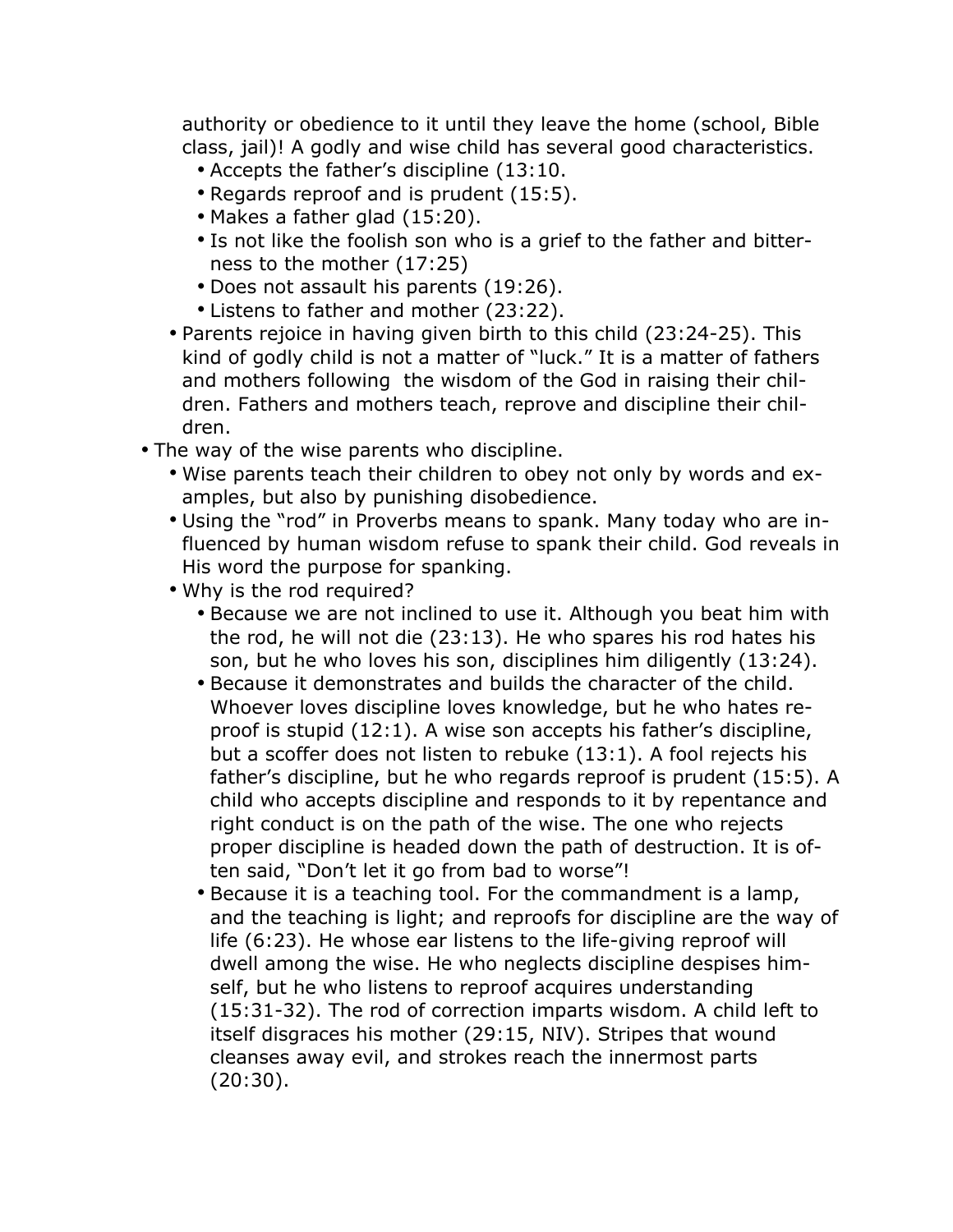- Because of the devastating results of refraining from its use. Do not withhold correction from a child, for if you beat him with a rod, he will not die (23:13, NKJV). Thou shalt beat him with the rod, and shalt deliver his soul from hell (23:14).
- Because it its righteous and because God uses the rod on His children. To be godly is to act like God acts (Deuteronomy 8:5; Proverbs 3:11-12). Here is the rub with those who are unbelievers or are unbiblical in their thinking. They cannot conceive of spanking as godly because they cannot conceive of God as judging men and condemning them to an eternal hell. They consider spanking as ungodly because they picture a God who has only the attributes of mercy, forgiveness, etc., and not one who punishes sin with pain and death. If, as the Bible reveals, God punishes sin and chastises His disobedient children, we are only acting consistent with His character when we do the same with our children for their disobedience.
- The destructive nature of the immoral (adulterous) woman.
	- Solomon warns his son of the destructive nature of the adulterous woman.
		- The adulteress is destructive as are the consequences of sinning with her (5:1-14).
		- The worthy woman is trusted by her husband (31:11), but this woman betrays his trust (7:18-19).
		- There are four formidable barriers to the adulterous woman.
			- Guard your heart (4:23; 6:25).
			- Guard your mouth (4:24).
			- Guard your eyes (4:25).
			- Guard your feet (4:26-27).
		- Find companionship, fulfillment and pleasure with your own wife (5:15-23).
		- Listen to your parents' teachings, they will help you to avoid the immoral woman (6:20-35).
		- Be aware of the immoral woman's devices (7:1-27).
			- Flattery (6:24; 7:5, 15, 21).
			- Flirting (6:25; 7:13, 16).
			- Immodest dress (7:10).
			- She is not a lover; she is a hunter, a killer of souls (6:23, 26; 7:23, 26).
	- She destroys the love of young and naive men before they can start to have a happy home. She also destroys the home life of her own.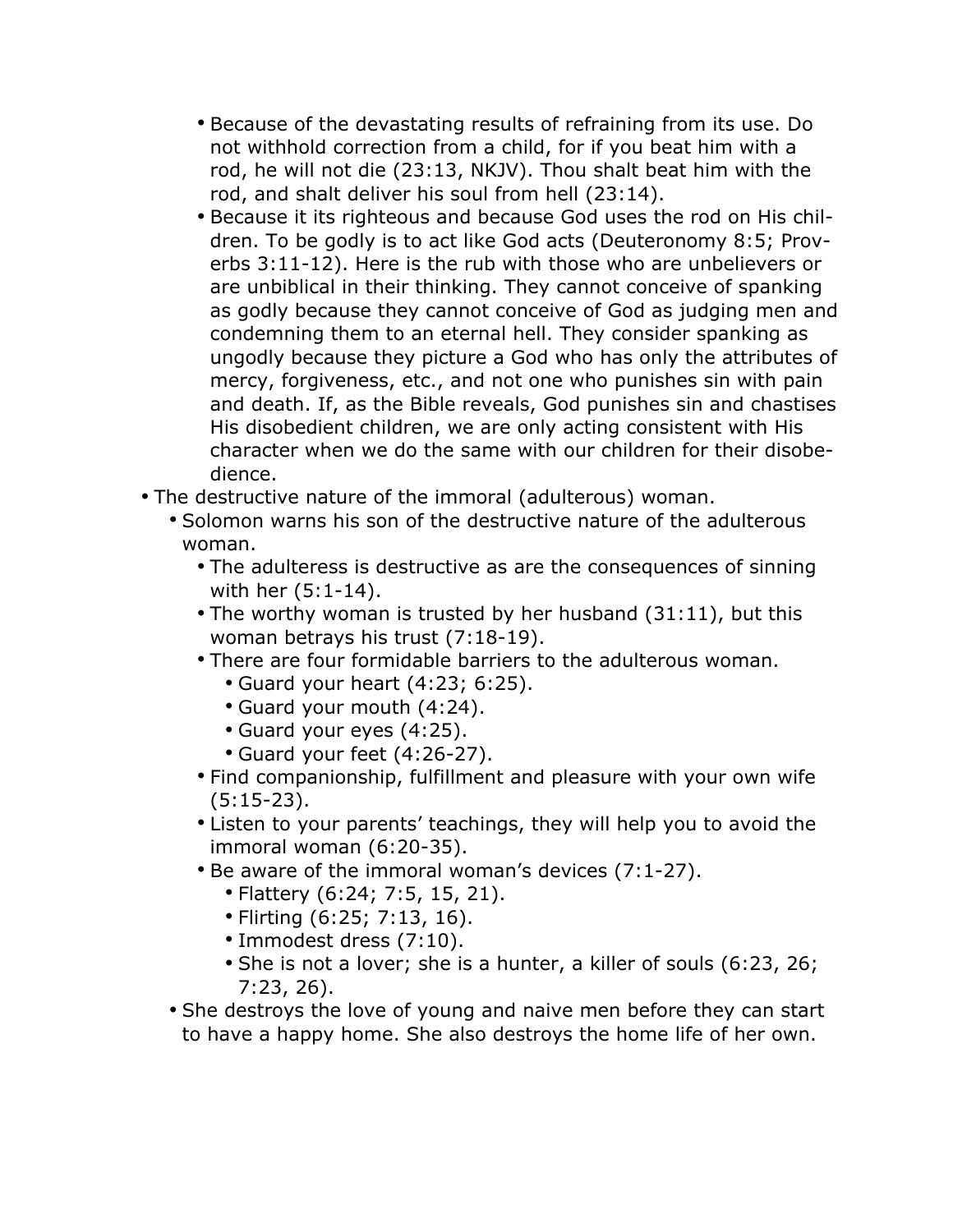#### *Peaceful Relationships In The World*

- The way of the wise friend.
	- Everyone wants to have good friends, but how do we find them? There are plenty of fair weather friends (14:20; 19:4, 6-7). What qualities make for a good friend?
		- One who is faithful (17:17; 18:24; 27:10).
		- A person who rebukes when needed (29:5; 27:5-6; 27:17).
		- One who is thoughtful and tactful (25:20; 27:14).
		- A person who offers wise counsel (27:9).
	- We need to avoid and not associate with certain types of people.
		- The fool (13:20; 14:7).
		- Those who have no control over their temper (22:24-25).
		- Those who are evil (24:1-2; 29:24).
		- Those who are rebellious and always wanting to change (24:21-22).
		- Those who have no self-control (28:7).
	- These are qualities that we must seek out in people with which we want to associate. If we want to have these kind of friends then we must be this kind of person ourselves. Remember, the other good people in the world are looking for friends too. They are looking for people with the good character traits listed above. If we are not that kind of person, they do not want to have us a friends!
- The way of the wise neighbor.
	- Derek Kidner, in his commentary on Proverbs, suggests that the Hebrew word that is often translated "neighbor" involves more than just a person who lives next door. It can involve the relationship that we have with our fellow man or citizen. In the Old Testament, as well as today, God's people were to love their neighbors as themselves (Leviticus 19:18).
	- A good neighbor has many important qualities.
		- Is a man of peace (3:29; 25:21-22).
		- Understands when it is time to hold his peace (11:12).
		- Is generous and merciful (3:28; 14:20-21).
		- Works out the problem with his fellow man alone and does not gossip about the matter (25:9).
		- Does not lie about or deceive his fellow neighbor (24:28; 25:18).
		- Is a better help at times than family (27:10).
		- Is sincere and avoids flattery (29:5).

### *Conclusion*

• By some counts, there are 126 proverbs relating to human relationships in chapters 10-30. Surely God has given us "all things that pertain unto life and godliness" (2 Peter 1:3).